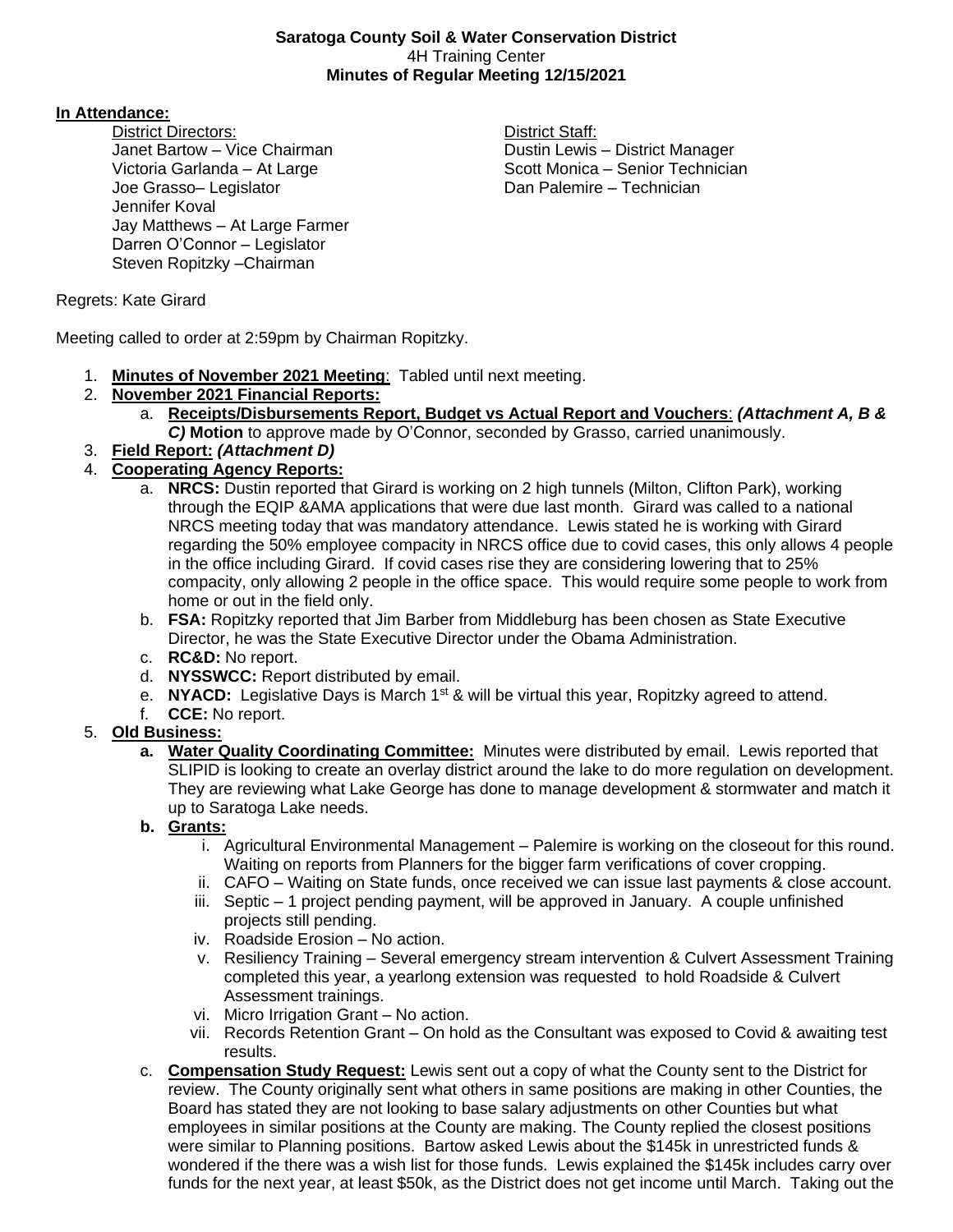carry over funds leaves \$95k that is unrestricted. Lewis would like to put \$50k aside for a building, \$30k aside as an equipment fund, leaving \$15k that could be used for salary adjustments. Lewis explained that if the County is not able to give us space to put a building, then we may need to purchase property which we legally can do, but the funding dynamics will change. We are at the point where we need to find space for equipment storage. Bartow asked if the Board has the discretion to give out end of the year bonuses? Lewis advised it is the Board's discretion on how to utilize funds, including for bonuses. Bartow would like to explore utilizing unrestricted funds to give out bonuses at the end of the year if we are unable to sustain salary increases/adjustments for staff members. If there is a stagnant budget line for salaries but have excess funds at the end of the year, those funds could be utilized for bonuses without committing to the raises if we are unsure if we have funding. O'Connor asked if we have had any overtime costs this year. Lewis explained that the District has a policy where employees are not paid overtime, employees comp time or take time off. O'Connor advised contacting County HR to explore the bonus route. Lewis stated he would like to know County appropriations for 2022 before making any decisions. Ropitzky agreed it would be smart to wait until we know the County funding before moving forward. Ropitzky requested current staff salary information before the next meeting. Garlanda asked about any increases for employee health insurance for next year. Lewis advised that our insurance costs deceased for this next policy year, should expect a hefty increase for the following year.

- **d. Part C Performance Measures 2021**: Lewis advised we have met all the Performance Measures for 2021. McCarthy sent out sexual harassment training info, looking for acknowledgements for Board members who have not already submitted it for employee files. Garlanda asked for the email to be resent to the group, Lewis resent the email to the Board.
- **e. T&S 2022:** Product has been ordered, working on brochure to put in Town Halls & stores.
- **f. APOW 2022:** Our State AEA recommended 2 changes to be added & reapproved. A **motion** was to approve the 2022 APOW with the recommended changes was made by Bartow, seconded by Garlanda, carried unanimously.

#### 6. **New Business:**

- a. **Envirothon 2022:** Lewis stated he is unsure if we will be able to hold it in person next year. We have been able to receive some donations, good fund balance to start the event. Next month will send out poll to see if the schools to see if they feel we will be able to have it in person. We may have to offer it virtually if needed again.
- b. **Board of Directors Position Terms:** Tabled until next month. Lewis thanked O'Connor for his time on the Board as he will no longer be with us after this month. Lewis advised he was always welcome to come to our meetings as a resident. A **motion** to ask the County for the same slate of Board members was made by O'Connor seconded by Koval, carried unanimously.
- c. **Budget 2022:** At this time we usually know the exact amount of County Appropriations we are to receive for the next year but we have not been notified to date. Lewis has sent an email to the County Administrator asking for that amount, in the meantime we will operate under the approved budget & make any changes if needed at next meeting.

#### **7. Other Business:**

- **a. District Manager review** was pushed off due to this meeting being a zoom meeting. Ropitzky requested that a separate meeting by zoom with Bartow and Matthews to handle the review. It will be held prior to the next Board meeting date.
- **b. Mask Mandate** Ropitzky asked with new mandate if employees are required to wear masks all day. Lewis advised that anyone in the building is required to wear a mask but employees sitting at their desks, not assisting customers & at least 10 feet away from each other he is not enforcing it. Ropitzky wanted to make sure we were not leaving ourselves open to any liability or criticism with the new mandate.
- **8. Correspondence:** *(Attachment F)*
- **9. Next Meeting Date and Adjournment**: The next meeting is scheduled for Wednesday, January 19, 2021, at 3:00pm. Meeting adjourned by at 3:51pm.

Respectfully submitted:

Shannon J. McCarthy, Secretary Steve Ropitzky – Chairman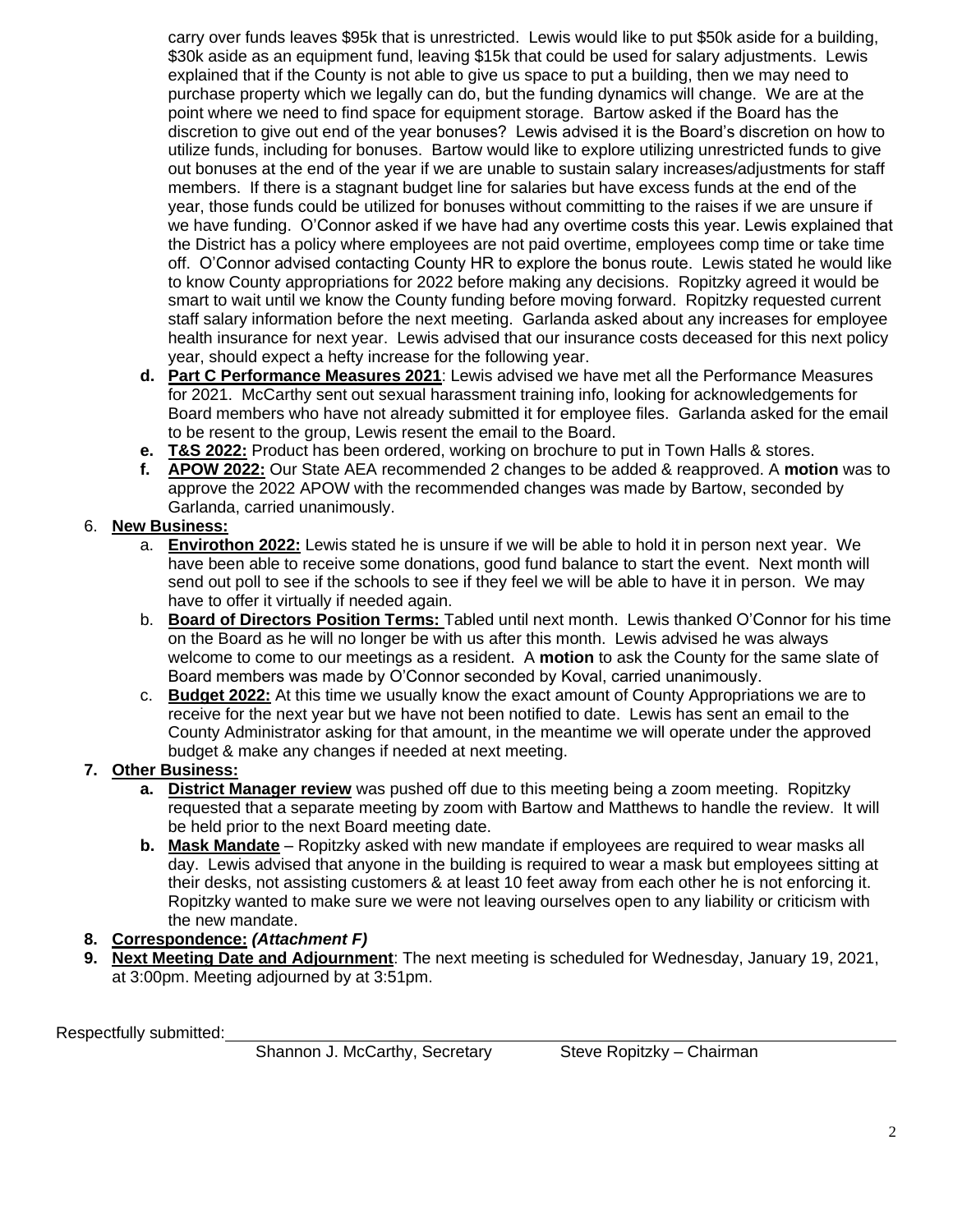## **ATTACHMENT A: ATTACHMENT B:**

|                                                       |                                                                 | NOVEMBER 2021 | Saratoga County SWCD<br>Receipts and Disbursements |            |                     |                     |                        |
|-------------------------------------------------------|-----------------------------------------------------------------|---------------|----------------------------------------------------|------------|---------------------|---------------------|------------------------|
|                                                       | Operations<br>(Checking/Money<br>Market/Accrued<br>Liabilities) | Petty<br>Cash | <b>WQCC</b>                                        | Envirothon | Roadside<br>Erosion | Welcomstock<br>CAFO | <b>AFM</b><br>Projects |
| BOOK BALANCE as of 10/31/2021                         | \$256,377.83                                                    | \$250.00      | \$4,082.53                                         | \$1,456.58 | \$7,822.71          | \$231.23            | \$678.31               |
|                                                       |                                                                 |               |                                                    |            |                     |                     |                        |
| <b>RECEIPTS</b>                                       |                                                                 |               |                                                    |            |                     |                     |                        |
| District Tree & Shrub Program                         | \$350.00                                                        |               |                                                    |            |                     |                     |                        |
| Interest                                              | \$5.16                                                          |               |                                                    | \$0.04     |                     |                     | \$0.02                 |
| Gifts and Donations                                   |                                                                 |               |                                                    | \$525.00   |                     |                     |                        |
| No Till Drill Rental Fees                             | \$75.00                                                         |               |                                                    |            |                     |                     |                        |
| 4 Hour Training Fees                                  | \$825.00                                                        |               |                                                    |            |                     |                     |                        |
| County Appropriation                                  | \$31,471.50                                                     |               |                                                    |            |                     |                     |                        |
| <b>State Grants</b>                                   | \$4,804.50                                                      |               |                                                    |            |                     |                     |                        |
| <b>State Reimbursements</b>                           | \$6,000.00                                                      |               |                                                    |            |                     |                     |                        |
| <b>TOTAL RECEIPTS</b>                                 | \$43.531.16                                                     | \$0.00        | \$0.00                                             | \$525.04   | \$0.00              | \$0.00              | \$0.02                 |
| <b>DISBURSEMENTS</b>                                  |                                                                 |               |                                                    |            |                     |                     |                        |
| Office Manager                                        | \$3,088.40                                                      |               |                                                    |            |                     |                     |                        |
| District Manager                                      | \$5,206.40                                                      |               |                                                    |            |                     |                     |                        |
| Technician(s)                                         | \$7,142.80                                                      |               |                                                    |            |                     |                     |                        |
| <b>Conservation Practice Supplies</b>                 | \$125.00                                                        |               |                                                    |            |                     |                     |                        |
| Employees Travel/Training                             | \$64.96                                                         |               |                                                    |            |                     |                     |                        |
| Telephone/Internet                                    | \$2,121.04                                                      |               |                                                    |            |                     |                     |                        |
| Office Supplies                                       | \$458.75                                                        |               |                                                    |            |                     |                     |                        |
| <b>Meeting Expenses</b>                               | \$129.96                                                        |               |                                                    |            |                     |                     |                        |
| Postage                                               | \$3.71                                                          |               |                                                    |            |                     |                     |                        |
| Bank/Credit Card Fees                                 | \$66.54                                                         |               |                                                    |            |                     |                     |                        |
| Part C Project Materials                              | \$832.76                                                        |               |                                                    |            |                     |                     |                        |
| Gas & Oil                                             | \$387.03                                                        |               |                                                    |            |                     |                     |                        |
|                                                       | \$4,781.74                                                      |               |                                                    |            |                     |                     |                        |
|                                                       |                                                                 |               |                                                    |            |                     |                     |                        |
| Health/Dental Insurance<br><b>Retirement Benefits</b> |                                                                 |               |                                                    |            |                     |                     |                        |
|                                                       | \$31,878.00                                                     |               |                                                    |            |                     |                     |                        |
| Employer Share FICA/Medicare<br><b>LGMRIF Grant</b>   | \$1,116.41                                                      |               |                                                    |            |                     |                     |                        |
|                                                       | \$330.12                                                        | \$0.00        | \$0.00                                             | \$0.00     | \$0.00              | \$0.00              | \$0.00                 |
| <b>TOTAL DISBURSEMENTS</b>                            | \$57,733.62                                                     |               |                                                    |            |                     |                     |                        |

#### **ATTACHMENT C:**

|               |     |                                     | <b>2021 MEETING VOUCHERS - DECEMBER</b>                      |             |                                 |       |                       |                              |
|---------------|-----|-------------------------------------|--------------------------------------------------------------|-------------|---------------------------------|-------|-----------------------|------------------------------|
|               |     |                                     |                                                              |             |                                 |       |                       |                              |
| <b>ACCOUN</b> | #   | <b>PAYEE</b>                        | <b>EXPLANATION</b>                                           |             | <b>AMOUNT DATE PAID CHECK #</b> |       | <b>AMOUNT</b><br>PAID | <b>BALANCE</b><br><b>DUE</b> |
| General       | 137 | <b>Blueshield of NENY</b>           | Health/Dental: December 2021                                 | \$5,625.56  | 12/02/21                        | 10311 | \$5,625.56            | \$0.00                       |
| General       | 138 | Monaco's Auto                       | NYS Inspection: 2021 Chevy                                   | \$10.00     |                                 |       |                       | \$10.00                      |
| General       | 139 | De Lage Fianancial                  | Copier Lease: December 2021                                  | \$131.25    |                                 |       |                       | \$131.25                     |
| General       | 140 | Jettner Information Services        | 2nd & Final Grant Payments                                   | \$6,500.00  |                                 |       |                       | \$6,500.00                   |
| General       | 141 | Saratoga County Gas Account         | Diesel: May 2021                                             | \$19.98     |                                 |       |                       | \$19.98                      |
| General       | 142 | Bank of America (Scott's Card)      | Part C                                                       | \$38.92     |                                 |       |                       | \$38.92                      |
| General       |     | 143 Bank of America (Dustin's Card) | EZ Pass Replenishment, Monthly<br>Payroll Fee, Gas for Chevy | \$81.93     |                                 |       |                       | \$81.93                      |
|               |     |                                     | <b>TOTAL VOUCHERS</b>                                        | \$12,407.64 |                                 |       | <b>TOTAL DUE</b>      | \$6,782.08                   |
|               |     |                                     |                                                              |             |                                 |       |                       |                              |
|               |     |                                     | Bills to be Paid Before Next Board Meeting:                  |             |                                 |       |                       |                              |
|               |     |                                     |                                                              |             |                                 |       |                       |                              |
| General       |     | <b>Blue Shield of NENY</b>          | Health Insurance - January 2022                              | \$5,625.56  |                                 |       |                       |                              |
|               |     | TOTAL                               |                                                              | \$5.625.56  |                                 |       |                       |                              |

|                                                            | INOVEMBER 2021             |                           |                                 |
|------------------------------------------------------------|----------------------------|---------------------------|---------------------------------|
| <b>RECEIPTS</b>                                            | <b>BUDGET 2021</b>         | <b>ACTUAL</b><br>NOV 2021 | <b>ACTUAL</b><br>JAN - NOV 2021 |
| District Tree & Shrub Program                              | 540,000.00                 | \$350.00                  | \$38,170.51                     |
|                                                            |                            |                           |                                 |
| Fish Stocking Program Sales                                | \$3,000.00                 |                           | \$1,417.62                      |
| <b>Intensity</b>                                           | \$80.00                    | 55.16                     | \$83.07                         |
| Sales                                                      | \$3,000.00                 |                           | \$5,904.98                      |
| Sale of Equipment                                          | \$26,000.00                |                           | \$38,600.00                     |
| Gifts and Donations                                        | \$0.00                     |                           | \$0.00                          |
| Ag 'visiue - Soil Group Worksheet                          | \$1,800.00                 |                           | \$1.640.00                      |
| Sales Tax Credit                                           | \$5.55                     |                           | \$32.66                         |
| Faes                                                       | \$3,805.00                 | \$900.00                  | 56.632.66                       |
| County Appropriation                                       | \$125,886.00               | \$31,471.50               | \$125,886.00                    |
| State Grants                                               | \$15,960.00                | \$4,000.00                | \$13,202.00                     |
| State Raimbursements                                       | 5204.218.00                | \$4,804.50                | 5221,871,83                     |
| Federal Grants/Raimbursements                              | \$0.00                     |                           | 30.00                           |
| Sales Tax Received                                         | \$1,000.00                 |                           | 8715.77                         |
| <b><i>UCIA MERR</i></b>                                    | \$0.00                     |                           | \$5,500.00                      |
| Payrol Liabilities                                         | \$3.00                     |                           | <b>SG DO</b>                    |
| FUND BALANCE TRANSFER NEEDED                               | \$12,000.00                |                           | 50.00                           |
| TOTAL RECEIPTS                                             | \$436,749.00               | 543 531.18                | <b>S454 806.90</b>              |
|                                                            |                            |                           |                                 |
|                                                            |                            | <b>ACTUAL:</b>            | <b>ADTUAL</b>                   |
| <b>DISBURSEMENTS</b>                                       | BLOOKT 2021                | NOV 2021                  | JAN - NOV 2021                  |
| Otrections Par Diem for Meetings                           | \$1,200.00                 |                           | 3780.00                         |
|                                                            | \$40,156.65                | \$3,088.40                | \$34,898.92                     |
| Office Manager<br>District Manager                         | <b>SEP DIM 73</b>          | \$5,206.40                | <b>358, 748.80</b>              |
|                                                            | \$50,816.90                |                           |                                 |
| Field Technician (Senior)                                  |                            | 1195380                   | \$44,061.52                     |
| Field Technician                                           | 10,888.042                 | 53.189.20                 | \$35,931.70                     |
| Furniture and Fixtures                                     | \$0.00                     |                           | \$0.00                          |
| Office Equipment                                           | \$1,000.00                 |                           | \$1,137.72                      |
| Motor Vehicle Equipment                                    | \$38,000.00                |                           | \$0.00                          |
| Field Equipment                                            | \$1,000.00                 |                           | 90.00                           |
| <b>Cistrict Trees Expenses</b>                             | 528,786,15                 |                           | \$24,710 BS                     |
| Fish & Pond Stocking                                       | \$2,500.00                 |                           | \$1.074.99                      |
| Flegs and Stakes                                           | \$0.00                     |                           | 50.00                           |
| Conservation Practice Supplies                             | \$1,544.02                 | \$125.00                  | \$1,908.08                      |
| wooc                                                       | \$0.00                     |                           | 50.00                           |
| Directions Travel/Training                                 | \$1,200.00                 |                           | 5189.39                         |
| Employees Travel/Training                                  | \$4,000.00                 | 564.96                    | 5828.96                         |
| Telephone-finternet                                        | \$3,400.00                 | \$2,721.04                | \$3,398.75                      |
| Office Supplies                                            | \$3,300.00                 | 5458.75                   | \$2,803.65                      |
| <b>Meeting Expenses</b>                                    | \$750.00                   | 3129.95                   | \$514.42                        |
| Educational Expenses                                       | \$1,500.00                 |                           | \$20.00                         |
| Auto/Field/Liability Insurance                             | \$4,500.00                 |                           | \$4,710.16                      |
| Norkers' Compensation/Disability Insurance                 | \$3,500.00                 |                           | \$2,652.73                      |
| State, National Dues                                       | \$5.00                     |                           | \$0.00                          |
|                                                            | \$100.00                   |                           | \$108.00                        |
| State Fair                                                 |                            |                           |                                 |
| Postage                                                    | \$500.00                   | \$3.71                    | \$132.17                        |
| <b>Bird Item Expenses</b>                                  | \$1,000.00                 |                           | \$1,566.00                      |
| <b>Credit Card Fees</b>                                    | \$1,000.00                 | \$66.54                   | \$1,456.92                      |
| Part C Project Materials                                   | \$25,000.00                | 5832.76                   | \$14,677.61                     |
| Repairs to Truck & Field Equipment                         | \$500.00                   |                           | \$30.00                         |
| Gas & Oil                                                  | \$4,800.00                 | 5387.03                   | 52.839.67                       |
| realth insurance                                           | 555 742 24                 | \$4,781.74                | \$53,004.85                     |
| Retinement Benefits                                        | \$33,000.00                | \$31,878.00               | \$31,678.00                     |
| Employer Share FICA/Medicare                               | \$15,500.00                | \$1,956.41                | 512,720.77                      |
|                                                            | \$800.00                   |                           | <b>D678.04</b>                  |
| Sales Tax Disbursement                                     |                            |                           |                                 |
|                                                            | \$0.00                     |                           | \$6,039.00                      |
| Payments to Cooperators and Others<br>State Grant Expenses | 10.00                      | \$330.12                  |                                 |
| TOTAL DISBURSEMENTS                                        | \$430,748.00   \$57,733.62 |                           | \$3,580.12<br>\$347,373.60      |

#### **ATTACHMENT D:**

#### **November/December2021 Field Report**

- 6 ag assessments (Ballston, Milton, Charlton, Clifton Park, Saratoga)
- GPS field tile flags Thomas Rd (Northumberland)
- Assembled stormwater training booklets & delivered (Saratoga Springs)
- AEM cover crop signs
- AEM 16 Final report
- Met with Clifton Park rep to look at drainage issue. log jam and beaver dam removal site
- Site visit on Ashdown rd to assist with an overflowing pond **November**
- Hydro seeder into winter storage
- AEM No-till drill into winter storage
- Designed field tile for Thomas Rd horse farm (Northumberland)
- Ag assessment (Malta)
- Ag assessment (Ballston)
- AEM no-till ( Glenn, Smith Bothers Dairy )
- AEM cover crop signs
- AEM round 17 grants (Ariels, Knights )
- AEM round 16 cover crop grants verifications
- MAP Erosion control blankets install (Town of Saratoga)
- Attended SLPID meeting about possible overlay district (Stillwater, Malta, Saratoga, Saratoga Springs)
- Worked with records retention grant contractor on office files.
- Held a 4-hour Erosion and Sediment Control class in Malta
- Site visit to Saratoga Boat Launch to monitor progress on erosion controls (Saratoga)
- Site visit with Pete Nichols of Schoharie County to check on two possible stream bank erosion issues in Ballston Spa.